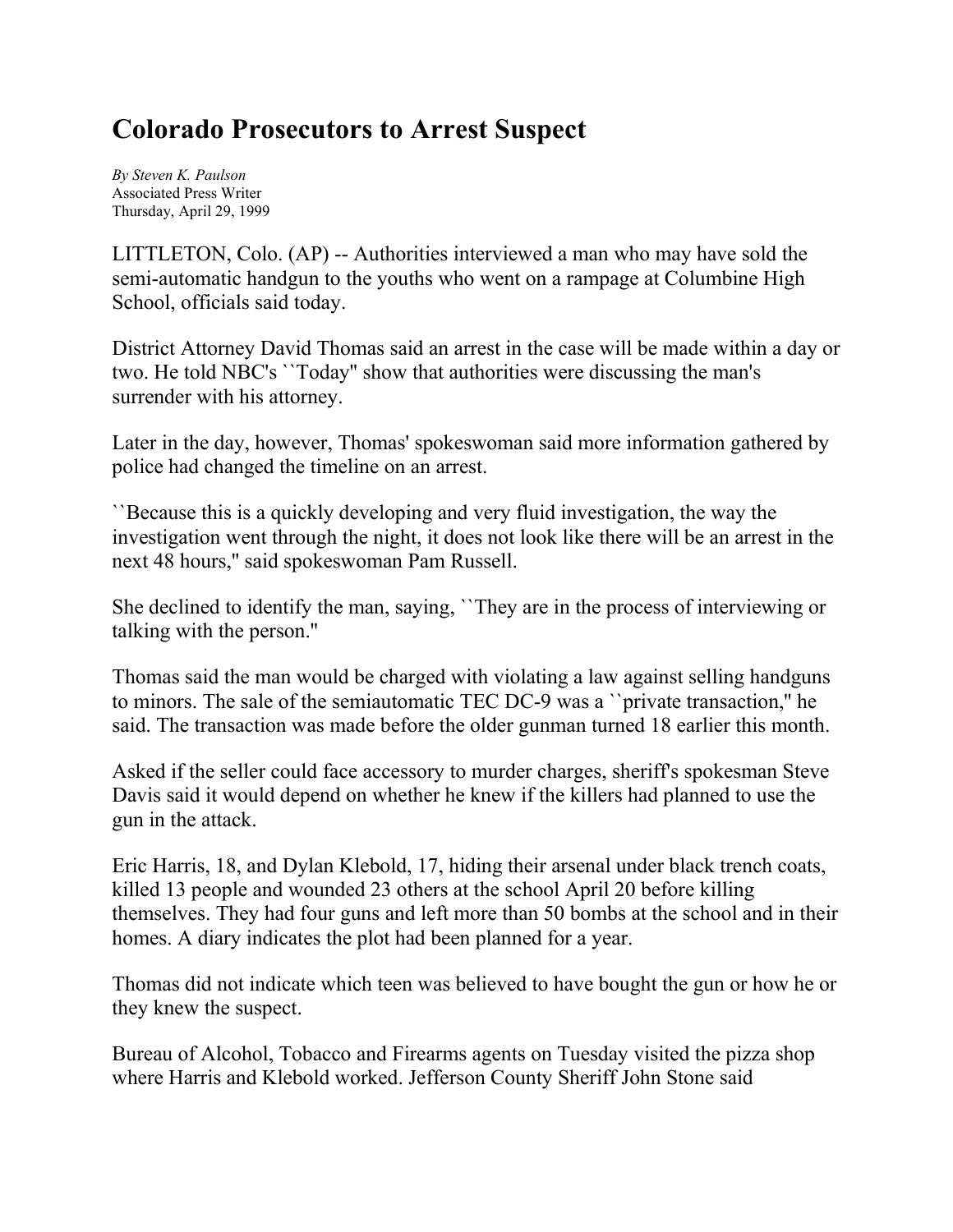investigators believed someone who worked at that pizza shop acted as a middleman by putting the young men in contact with the weapons seller.

The owner of the Blackjack Pizza shop, Christopher Lau, wouldn't comment except to say, ``We are cooperating with investigators in every possible way and will continue to do so.'' Jason Secor, co-manager of the shop, said, ``I'm not sure whom they're talking about and I don't know what's really going on. But, it's not me.''

Authorities say the three other guns -- two shotguns and a rifle -- used in the massacre were bought by Robyn Anderson, Klebold's girlfriend, shortly after she turned 18 last November. They describe her as a witness rather than a suspect in the rampage, because it is not illegal to provide a shotgun or a rifle to a minor.

``She did buy the long guns,'' sheriff's spokesman Steve Davis said. ``Did she supply the weapons to them with some idea of what they were planning to do with them? That's still one of the major things we want to find out.''

Investigators said at least one was bought at a gun show. Federal law allows 18-yearolds to buy rifles and shotguns from licensed dealers, but not handguns.

Repeated efforts to reach Ms. Anderson at home and by phone for comment have been unsuccessful. Investigators say she has retained an attorney and has been cooperative.

Ms. Anderson, who attended the prom with Klebold days before the shootings, is just one of 600-plus leads being pursued in Colorado's largest-ever criminal probe.

``One of those 600 could throw anybody back into the focus of the investigation,'' Davis said. ``We're conducting this investigation as if there are more suspects.''

Mourners drained by a week of funerals turned today to the final service for the Columbine victims. Witnesses said the gunmen killed Isaiah Shoels, 18, because he was black.

Anguished by the bloodshed at Columbine, people across the country are talking about school safety, parental responsibility, gun control and violence in movies, music and video games. With Vice President Al Gore in attendance, cable network MSNBC staged a town meeting Wednesday night focusing on the shootings, and CNN planned its own tonight.

The attack has also produced a disturbing series of copycat crimes, including Wednesday's shooting of two 17-year-old boys at a Taber, Alberta, high school. One